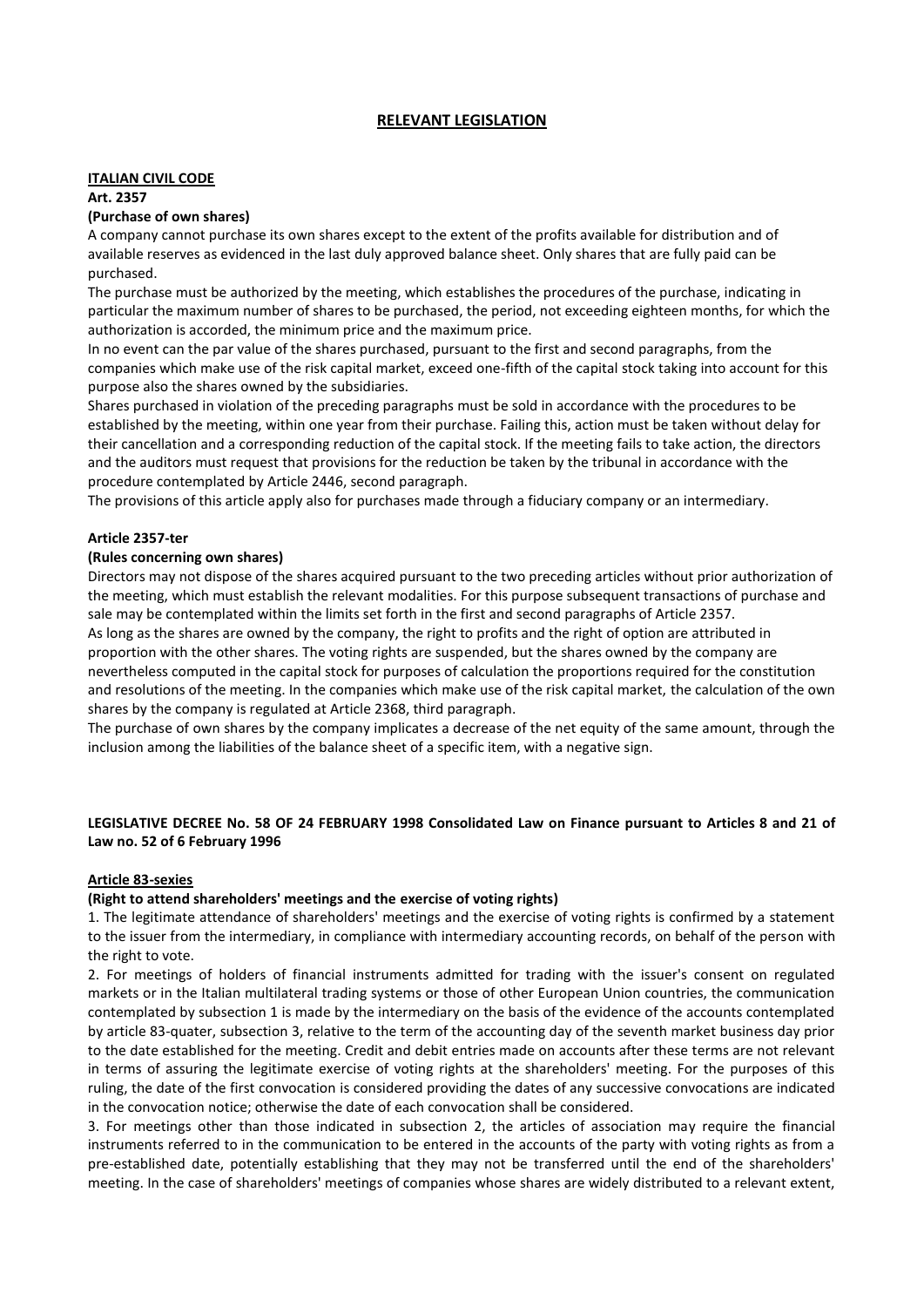the term may not exceed two working days. Should the Articles of Association not prevent the transfer of shares, any transfer of such shall entail the obligation bearing on the intermediary to rectify the communication sent previously.

4. Communications indicated in subsection 1 must reach the issuer by the third trading day prior to the date indicated in subsection 2, last sentence, or within an alternative term established, in concert with the Bank of Italy, by a Consob regulation, or within a successive term established in the Articles of Association pursuant to subsections 3 and 5. This is without prejudice to legitimate attendance and voting if communication has reached the issuer beyond the terms specified in this subsection, providing it has been received before the start of the works of the meeting works held pursuant to single convocation.

5. Subsections 1, 3 and 4 apply to the meetings of holders of financial instruments issued by cooperative companies. With reference to meetings of holders of financial instruments admitted for trading, with the consent of the issuer, on regulated markets or Italian multilateral trading systems or those of other countries of the European Union, the terms pursuant to subsection 3 cannot exceed two working days.

### **Article 114-bis**

## **(Information to be provided to the market concerning the allocation of financial instruments to corporate officers, employees and collaborators)**

1. Compensation plans based on financial instruments in favour of members of the board of directors or the management board, employees and collaborators not linked to the company by an employment contract and of members of the board of directors or the management board, employees and collaborators of parent companies or subsidiaries shall be approved by the ordinary shareholders' meeting.

In accordance with the terms and conditions envisaged in Article 125-ter, subsection 1, the issuer makes the report available to the public with information concerning the following:

a) the reasons for the adoption of the plan;

b) the members of the Board of Directors, that is the management board of the company, of the controlling or controlled companies which benefit from the plan;

b-bis) the categories of employees or collaborators of the company and controlling companies or controlled companies which benefit from the plan;

c) the procedures and clauses for the implementation of the plan, specifying whether its implementation is subject to the satisfaction of conditions and, in particular, to the achievement of specific results;

d) whether the plan enjoys any support from the special fund for encouraging worker participation in firms referred to in Article 4(112) of Law 350/2003;

e) the procedures for determining either the prices or the criteria for determining the prices for the subscription or purchase of shares;

f) the restrictions on the availability of the shares or options allocated, with special reference to the time limits within which the subsequent transfer of shares to the company or third parties is permitted or prohibited.

2. This article shall also apply to listed issuers and to issuers of financial instruments widely distributed among the public in accordance with Article 116.

3. Consob shall lay down in its regulation information concerning matters specified in subsection 1 which should be provided in relation to the various procedures for implementing the plan, providing more detailed information for plans of special importance.

#### **Article 123-ter**

#### **(Report on remuneration)**

1. At least twenty-one days prior to the date of the shareholders' meeting established by article 2364, paragraph two, or the shareholders' meeting established by article 2364-bis second paragraph of the Italian Civil Code, companies with listed shares shall make a report on remuneration available to the public at the company registered offices, on its internet website or in any of the other ways established by Consob regulation.

2. The report on remuneration shall be laid out in the two sections established by paragraphs 3 and 4 and is approved by the Board of Directors. In companies adopting the dualism system, the report is approved by the supervisory board, upon proposal, limited to the section established by paragraph 4, letter b), of the management board.

3. The first section of the report on remuneration explains:

a) the company's policy on the remuneration of the members of the administrative bodies, general managers and executive with strategic responsibilities with reference to at least the following year;

b) the procedures used to adopt and implement this policy.

4. The second section, which is intended for the members of the administrative and auditing bodies, general managers and, in aggregate form, without prejudice to the provisions of the regulation issued in accordance with paragraph 8, for executives with strategic responsibilities: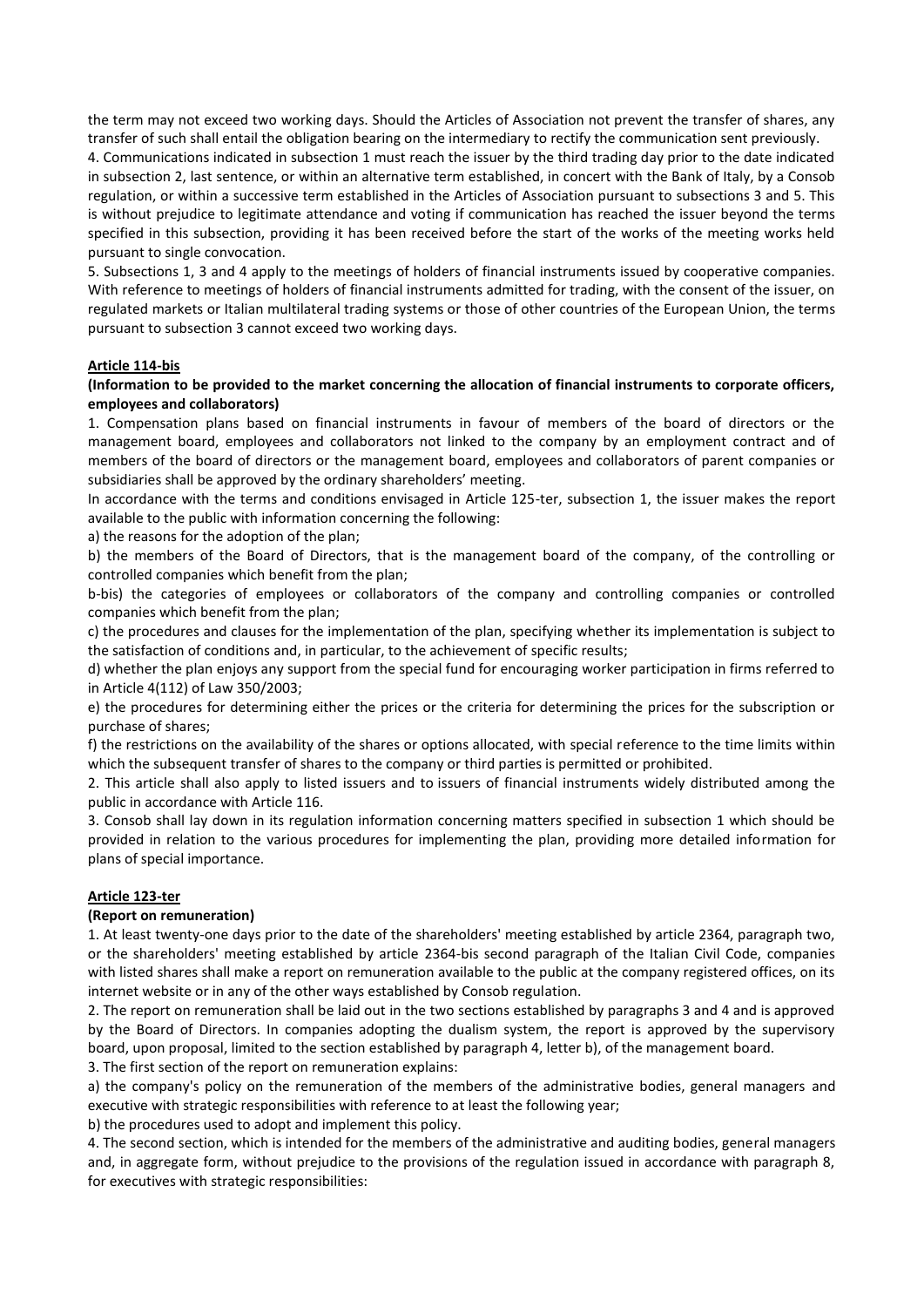a) provides a suitable representation of each of the items comprising remuneration, including treatment provided for in the event of cessation of office or termination of employment, highlighting the coherence with the company's policy in terms of remuneration approved the previous year;

b) analytically illustrates the fees paid during the financial year of reference, for any title and in any form by the company and by subsidiaries or associates, noting any components of said fees that refer to activities performed in years prior to that of reference, in addition to highlighting the fees to be paid in one or more subsequent years in exchange for the work performed in the year of reference, potentially specifying an estimated value for components that cannot objectively be quantified in the year of reference.

5. Fee plans established by article 114-bis are attached to the report, or the report specifies the section of the company's website where these documents can be viewed.

6. Without prejudice to the provisions of articles 2389 and 2409-terdecies, first paragraph, letter a) of the Italian Civil Code and article 114-bis, the shareholders' meeting called in accordance with article 2364, paragraph two or article 2364-bis, paragraph two, of the Italian Civil Code, resolves in favour or against the section of the report on remuneration established by paragraph 3. The resolution is not binding. The outcome of voting is made available to the public in accordance with article 125-quater, paragraph 2.

7. By regulation, adopted having first consulted with the Bank of Italy and Ivass as concerns the parties respectively supervised and considering sector Community regulations, Consob indicates the information to be included in the section of the remuneration report established by paragraph 3, including all information aiming to highlight the coherence of the remuneration policy with the pursuit of the company's long-term interests and with the risk management policy, in accordance with the provisions of paragraph 3 of Recommendation 2004/913/EC and paragraph 5 of Recommendation 2006/385/EC.

8. By regulation adopted in accordance with paragraph 7, Consob also indicates the information to be included in the section of the remuneration report envisaged by paragraph 4. Consob may:

a) identify the managers with strategic responsibilities for which information is supplied in nominative form;

b) differentiate the level of information detail according to company dimension.

## **Article 125-bis**

### **(Notice of call to shareholders' meetings)**

1. The shareholders' meeting is convened by notice published on the company's website within thirty days of the date of the meeting and by other means and within the terms established by Consob with regulation issued in accordance with article 113-ter, subsection 3, including the publication in extract form in the daily newspapers.

2. For shareholders' meetings called to appoint, by means of list voting, members of the board of directors and internal control bodies, the time limit for publication of the notice of call shall be at least forty days prior to the date of the meeting.

3. For shareholders' meetings envisaged in Articles 2446, 2447 and 2448 of the Civil Code, the time limit indicated in subsection 1 shall become at least twenty-one days prior to the date of the meeting.

4. The notice of call shall contain:

a) the indication of the day, time and place of the meeting and the list of matters on the agenda;

b) a clear, precise description of the procedures to be applied in order to attend and vote at the shareholders' meeting, including information concerning:

1) the terms for exercising the right to raise questions prior to the meeting and the right to have additional items placed on the agenda or to present further proposals on items already on the agenda and, also by reference to the company's website, any additional methods by which to exercise these rights;

2) the procedure for the exercise of the vote by proxy and, in particular, the methods for collecting the forms that can be used, optionally, for voting by proxy and the methods, including electronic methods, for communicating any notification of voting by proxy;

3) the procedure for the conferral of proxy to the party appointed by the company in accordance with article 135 undecies, with the specification that the power of proxy shall have no effect for proposals for which no voting instructions have been given;

4) the procedures for voting by correspondence or using electronic means, if envisaged by the Articles of Association;

c) the date specified in article 83-sexies, subsection 2, with the specification that those who become holders of shares only after that date shall not have the right to attend and vote at the shareholders' meeting;

d) the terms and conditions for collecting the full text of the proposed resolutions, together with the explanatory reports and documents to be submitted to the shareholders' meeting;

d-bis) the terms and conditions for presenting lists to elect the members of the board of directors and minority members of the board of auditors or the supervisory board;

e) the address of the website specified in article 125-quater;

f) the other information which must be indicated in the notice calling the meeting pursuant to other provisions.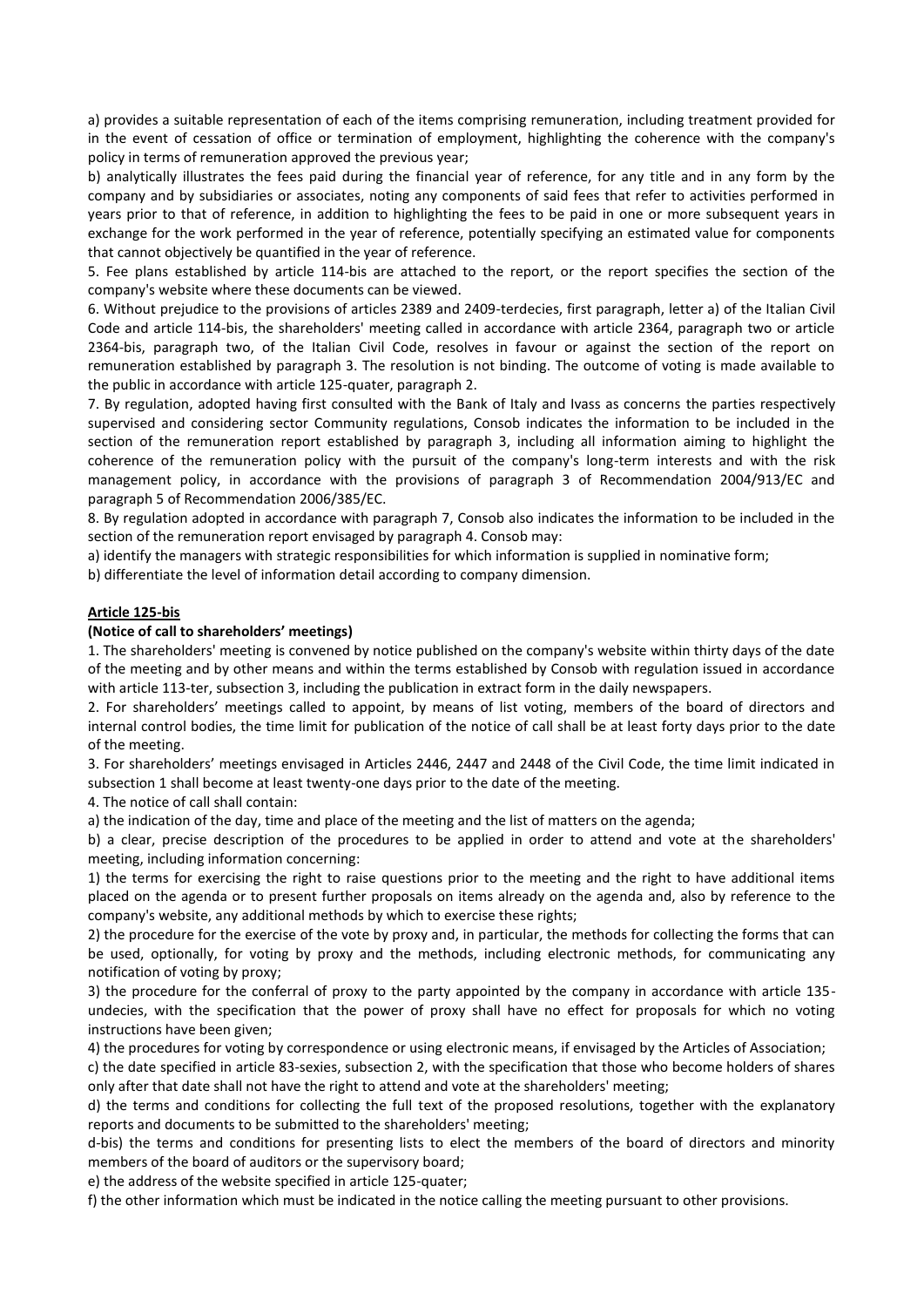### **Article 126-bis**

#### **(Integration of the agenda of the shareholders' meeting and presentation of new proposed resolutions)**

1. Shareholders, who individually or jointly account for one fortieth of the share capital may ask, within ten days of publication of the notice calling the shareholders' meeting, or within five days in the event of calling the meeting in accordance with article 125-bis, subsection 3 or article 104, subsection 2, for the integration of the list of items on the agenda, specifying in the request, the additional items they propose or presenting proposed resolution on items already on the agenda. The requests, together with the certificate attesting ownership of the share, are presented in writing, by correspondence or electronically, in compliance with any requirements strictly necessary for the identification of the applicants indicated by the company. Those with voting rights may individually present proposed resolutions in the shareholders'meeting. For cooperative companies the amount of the capital is determined by the statutes also in derogation of article 135.

2. Integrations to the agenda or the presentation of further proposed resolutions on items already on the agenda, in accordance with subsection 1, are disclosed in the same ways as prescribed for the publication of the notice calling the meeting, at least fifteen days prior to the date scheduled for the shareholders'meeting. Additional proposed resolutions on items already on the agenda are made available to the public in the ways pursuant to article 125-ter, subsection 1, at the same time as publishing news of the presentation. Terms are reduced to seven days in the case of shareholders' meetings called in accordance with article 104, subsection 2 or in the case of a shareholders' meeting convened in accordance with article 125-bis, subsection 3.

3. The agenda cannot be supplemented with items on which, in accordance with the law, the shareholders ' meeting resolved on proposal of the administrative body or on the basis of a project or report prepared by it, other than those specified under article 125-ter, subsection 1.

4. Shareholders requesting integration in accordance with subsection 1 shall prepare a report giving the reason for the proposed resolutions on the new items for which it proposes discussion or the reason relating to additional proposed resolutions presented on items already on the agenda. The report is sent to the administrative body within the final terms for presentation of the request for integration. The administrative body makes the report available to the public, accompanied by any assessments, at the same time as publishing news of the integration or presentation, in the ways pursuant to article 125-ter, subsection 1.

5. If the administrative body, or should it fail to take action, the board of auditors or supervisory board or management control committee fail to supplement the agenda with the new items or proposals presented in accordance with subsection 1, the court, having heard the members of the board of directors and internal control bodies, where their refusal to do so should prove to be unjustified, orders the integration by decree. The decree is published in the ways set out by article 125-ter, subsection 1.

#### **Article 127-ter**

#### **(Right to submit questions prior to the shareholders' meeting)**

1. All those with voting rights may submit questions on the items on the agenda even prior to the shareholders' meeting. Questions received before the meeting will be answered at the latest during the said meeting. The company may provide a single reply to questions with the same content.

1-bis. The notice calling the meeting specifies the terms within which questions raised prior to the shareholders'meeting must reach the company. The terms must be no less than three days prior to the date of the first or only calling of the shareholders' meeting or five days if the notice of calling establishes that the company should provide a reply to the questions received before the actual meeting. In this case, replies are provided at least two days prior to the shareholders' meeting also by publication in a specific section of the company website.

2. No reply is necessary, even in the shareholders'meeting, to questions raised prior to it, where the information required is already available in "FAQ" format in the section of the company's website specified in subsection 1-bis or when the answer has been published in accordance with said subsection.

3. The reply attached to the minutes is considered as given during the meeting when is made available at the beginning of the meeting, by each of those entitle to vote.

#### **Article 135-novies**

#### **(Representation at the shareholders' meeting)**

1. Any person with the right to vote may indicate one representative for each shareholders' meeting, without prejudice to the right to specify one or more replacements.

2. As an exception to subsection 1, any person with the right to vote may appoint a different representative for each account, used to record financial instrument transactions, valid where the communication envisaged in Article 83 sexies has been issued.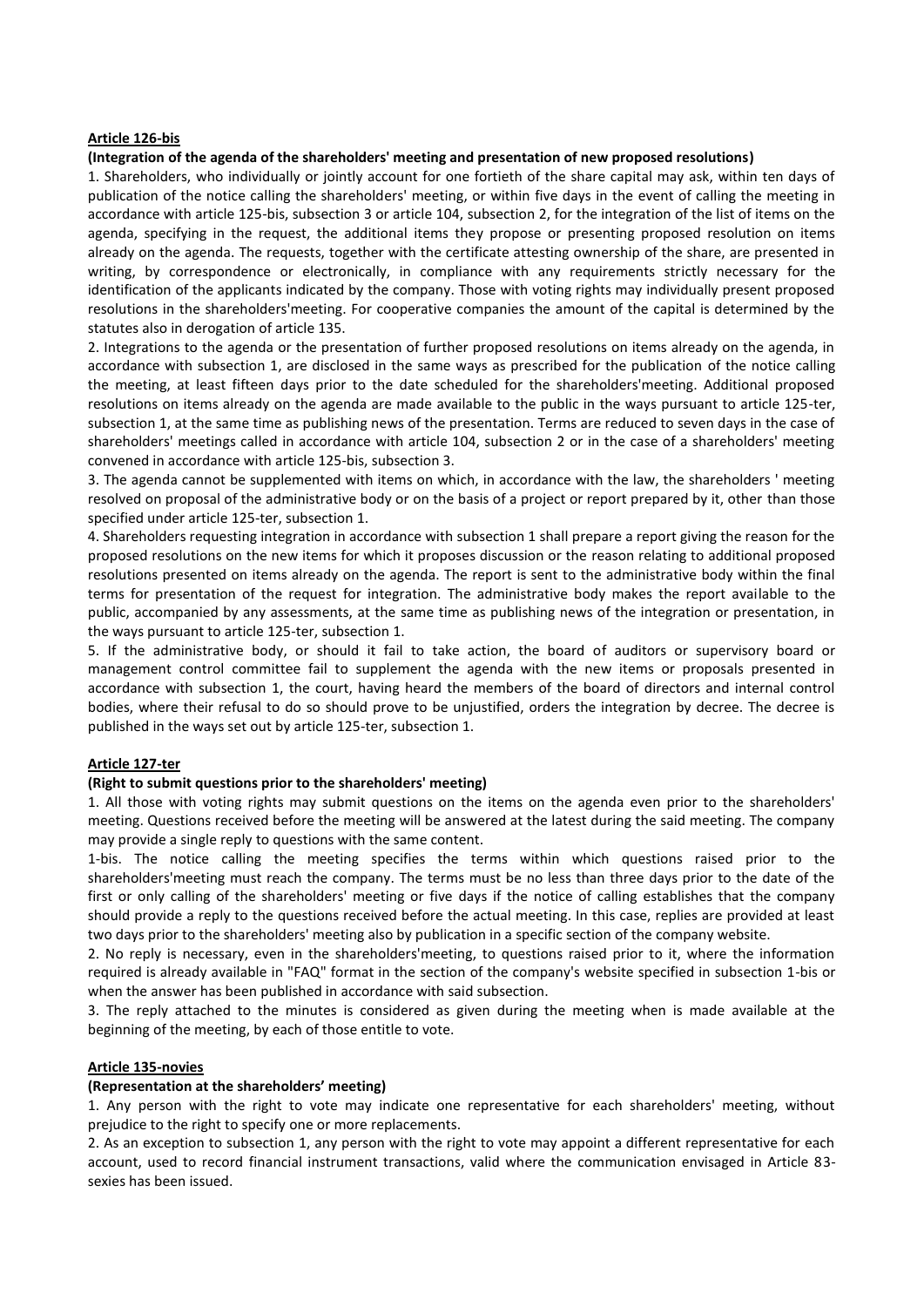3. As a further exception to subsection 1, if the person indicated as owner of the shares in the communication envisaged in Article 83-sexies acts alone or through registered trustees on behalf of his or her customers, the person in question may indicate others on whose behalf he/she acts, or one or more third parties indicated by such customers, as their representative.

4. If the proxy form envisages such an option, the proxy may arrange for personal substitution by another person of his or her choice, without prejudice to compliance with Article 135-decies subsection 3 and to the right of the person represented to indicate one or more substitutes.

5. In place of the original, the representative may deliver or transmit a copy of the proxy, also in electronic format, confirming his or her liability in compliance of the proxy form to the original and the identity of the delegating party. The representative shall retain the original of the proxy form and keep track of any voting instructions received for a period of one year from closure of the shareholders' meetings concerned.

6. The appointment may be made with a document in an electronic format with a digital signature in accordance with article 21, subsection 2 of Italian Legislative Decree 82 of 7 March 2005. The companies specify in the Articles of Association at least one way of electronic notification of the proxy.

7. Subsections 1, 2, 3 and 4 shall also apply to cases of share transfer by proxy.

8. All of the above without prejudice to the provisions of Article 2372 of the Italian Civil Code. As an exception to article 2372, second subsection of the Italian Civil Code, asset management companies, SICAVs, harmonized management companies and non-EU parties providing collective investment management services may grant representation for more than one shareholders' meeting.

# **Article 135-decies**

# **(Conflict of interest of the representative and substitutes)**

1. Conferring proxy upon a representative in conflict of interest is permitted provided that the representative informs the shareholder in writing of the circumstances giving rise to such conflict of interest and provided specific voting instructions are provided for each resolution in which the representative is expected to vote on behalf of the shareholder. The representative shall have the onus of proof regarding disclosure to the shareholder of the circumstances giving rise to the conflict of interest. Article 1711, second subsection of the Italian Civil Code does not apply.

2. In any event, for the purposes of this article, conflict of interest exists where the representative or substitute:

a) has sole or joint control of the company, or is controlled or is subject to joint control by that company;

b) is associated with the company or exercises significant influence over that company or the latter exercises significant influence over the representative;

c) is a member of the board of directors or control body of the company or of the persons indicated in paragraphs a) and b);

d) is an employee or auditor of the company or of the persons indicated in paragraph a);

e) is the spouse, close relative or is related by up to four times removed of the persons indicated in paragraphs a) to c);

f) is bound to the company or to persons indicated in paragraphs a), b), c) and e) by independent or employee relations or other relations of a financial nature that compromise independence.

3. Replacement of the representative by a substitute in conflict of interest is permitted only if the substitute is indicated by the shareholder. In such cases, subsection 1 shall apply. Disclosure obligations and related onus of proof in any event remain with the representative.

4. This article shall also apply in cases of share transfer by proxy.

## **Article 135-undecies**

# **(Appointed representative of a listed company)**

1. Unless the Articles of Association decree otherwise, companies with listed shares designate a party to whom the shareholders may, for each shareholders' meeting and within the end of the second trading day prior to the date scheduled for the shareholders' meeting, including for callings subsequent to the first, a proxy with voting instructions on all or some of the proposals on the agenda. The proxy shall be valid only for proposals on which voting instructions are conferred.

2. Proxy is conferred by signing a proxy form, the content of which is governed by a Consob regulation. Conferring proxy shall be free of charge to the shareholder. The proxy and voting instructions may be cancelled within the time limit indicated in subsection 1.

3. Shares for which full or partial proxy is conferred are calculated for the purpose of determining due constitution of the shareholders' meeting. With regard to proposals for which no voting instructions are given, the shares are not considered in calculating the majority and the percentage of capital required for the resolutions to be carried.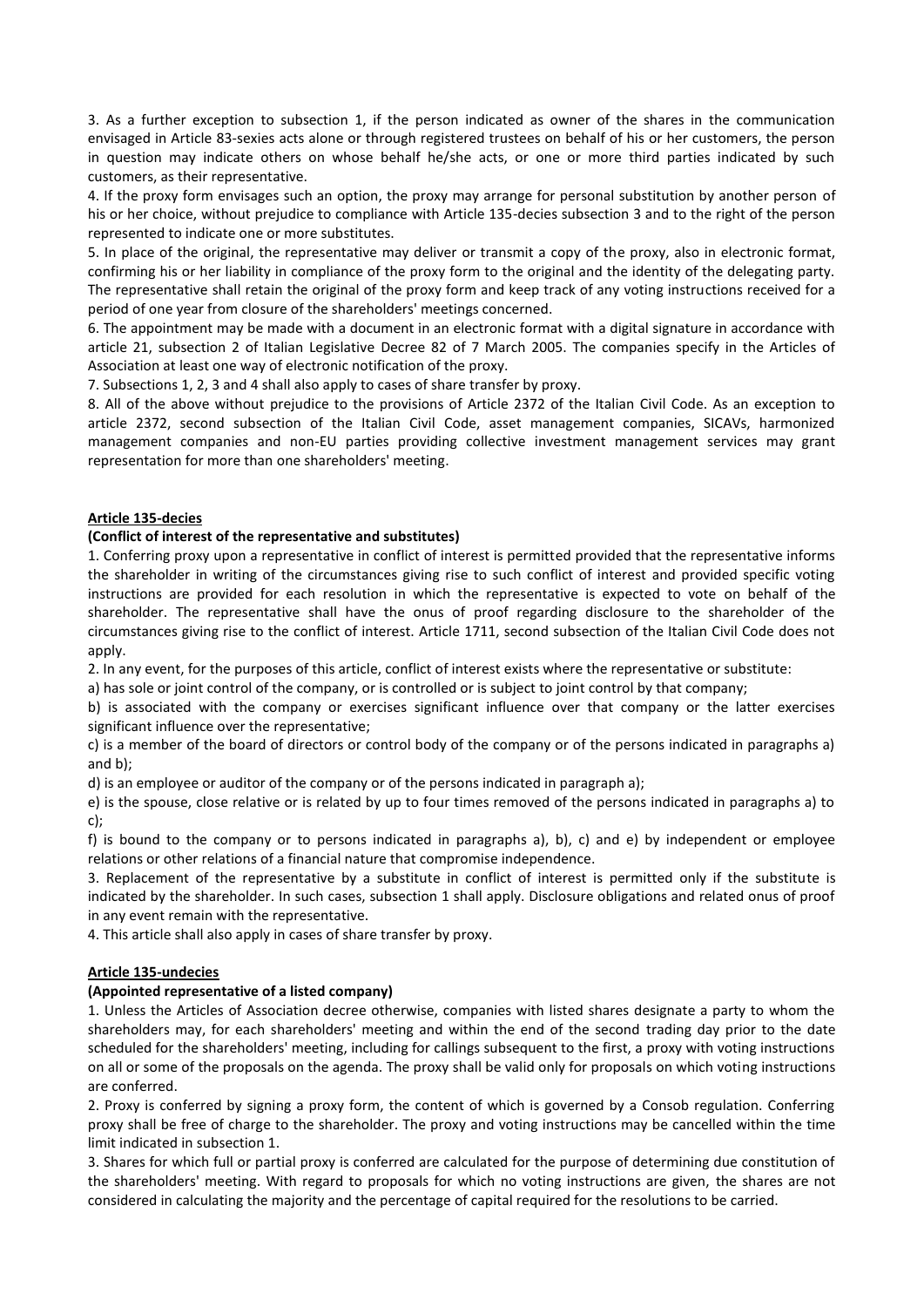4. The person appointed as representative shall any interest, personal or on behalf of third parties, that he or she may have with respect to the resolution proposals on the agenda. The representative must also maintain confidentiality of the content of voting instructions received until scrutiny commences, without prejudice to the option of disclosing such information to his or her employees or collaborators, who shall also be subject to confidentiality obligations. The party appointed as representative may not be assigned proxies except in compliance with this article.

5. By regulation pursuant to subsection 2, Consob may establish cases in which a representative failing to meet the indicated terms of Article 135-decies may express a vote other than that indicated in the voting instructions.

**Regulation implementing Italian Legislative Decree No. 58 of 24 February 1998, concerning the discipline of issuers**  (adopted by Consob under resolution No. 11971 of 14 May 1999), "R.E".

## **Article 73**

### **(Purchase and sale of treasury shares)**

1. At least twenty-one days prior to the date scheduled for the shareholders' meeting convened to resolve on the purchase and sale of treasury shares, the issuers of shares shall make available to the public at the company's headquarters and in the ways specified by Articles 65-quinquies, 65-sexies and 65-septies, the explanatory report of the administrative body prepared in compliance with Annex 3A. Article 65-bis, paragraph 2 applies to the public disclosure of the information established by this paragraph.

### **Article 84-ter**

### **(Explanatory Reports)**

1. Share issuers, within the term for the publication of the meeting convocation notice contemplated on the basis of each of the matters on the agenda, shall make available to the public present at the company's head office, on the Company's Internet site and with the other procedures indicated by Articles 65-bis, subsection 2, 65-quinquies, 65 sexies and 65-septies, the reports required by Article 125-ter, subsections 1 and 3, of the Consolidated Law on Finance

#### **LEGISLATIVE DECREE 93 of 1 June 2011**

**Transposition of Directives 2009/72/EC, 2009/73/EC and 2008/92/EC concerning common rules for the internal market in electricity, in natural gas and a Community procedure on the transparency of gas and electricity prices charged to industrial end-users, as well as the repeal of Directives 2003/54/EC and 2003/55/EC. Title II**

# **NATURAL GAS MARKET**

#### **Article 19 Unbundling of transmission systems and transmission system operators**

1. Vertically integrated undertakings that intend to comply with the provisions of Article 9 of Directive 2009/73/EC shall respect the following rules when implementing ownership unbundling of the operators:

a) an undertaking that owns a transmission system must perform the functions of the transmission system operator;

b) the same natural or legal person or persons may not exercise control, directly or indirectly, over an undertaking that performs activities of production or supply of natural gas or electricity and at the same time exercise control or rights, directly or indirectly, over a natural gas or electricity transmission system operator or over a natural gas or electricity transmission system;

c) the same natural or legal person or persons may not appoint members of the supervisory board, board of directors or bodies that legally represent the undertaking of a transmission system operator or a transmission system, nor exercise control or rights, directly or indirectly, over activities of production or supply of natural gas;

d) the same person may not be a member of the supervisory board, board of directors or bodies that legally represent the undertaking, whether of an undertaking that performs activities of production or supply of natural gas or of a transmission system operator or a transmission system;

e) commercially sensitive information pursuant to Article 20 of Legislative Decree 164 of 2000 acquired by the transmission system operator before the unbundling of the vertically integrated undertaking, nor the personnel of said operator, may be transferred to undertakings that perform activities of production or supply of natural gas.

2. The rights referred to in paragraph 1, letters b) and c) include, in particular, the power to exercise voting rights, to appoint members of the supervisory board, board of directors or bodies that legally represent the undertaking, as well as the holding of a majority share.

3. For the purpose of the application of the provisions of paragraph 1, if legal persons should have been constituted by the State or by a public body, two separate public bodies that, respectively, exercise control over a natural gas or electricity transmission system operator or over a natural gas or electricity transmission system and control over an